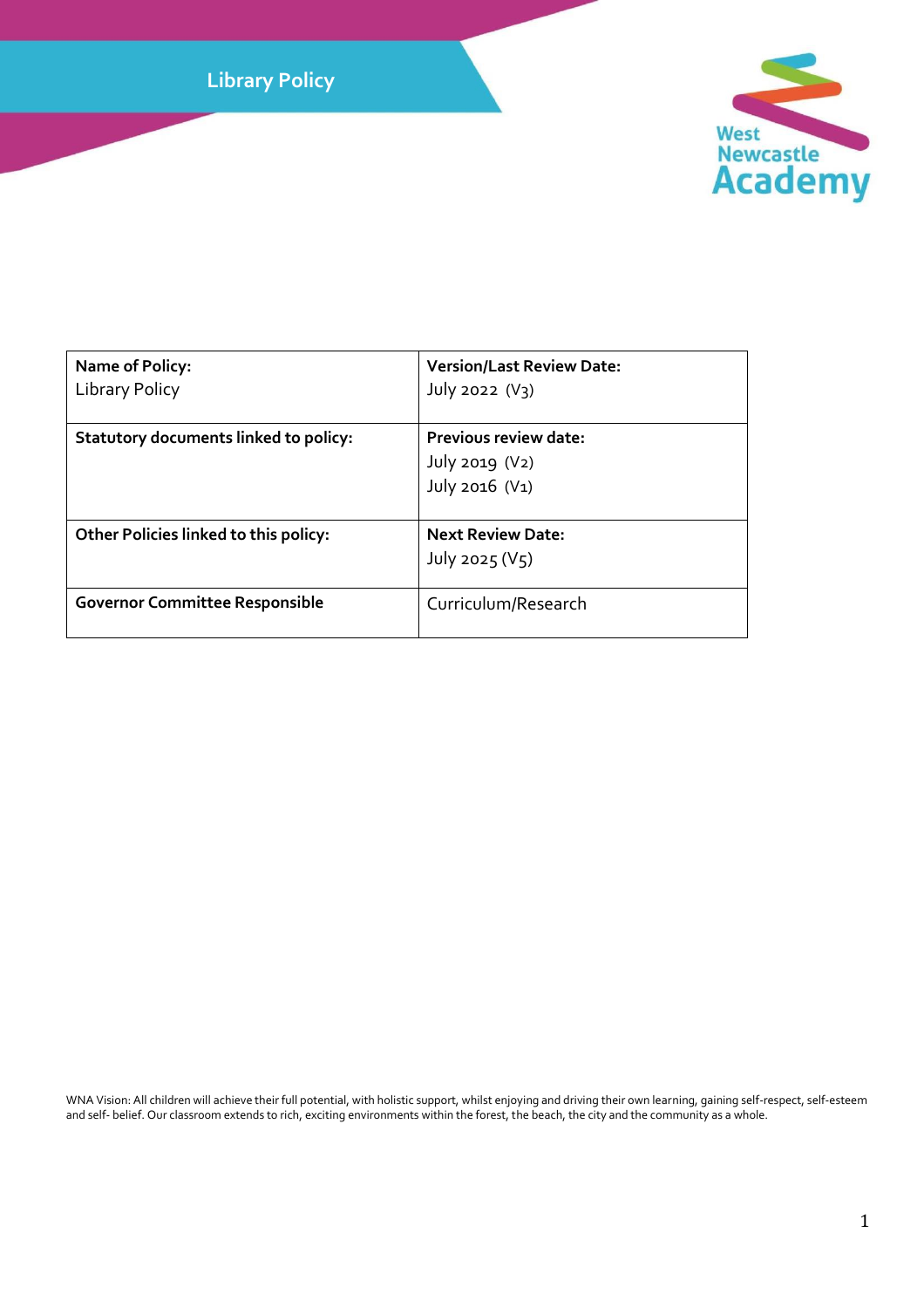# **Library Policy**



## **Aims and Objectives**

We aim to provide libraries in school which are:

- Interesting, fun and encourage all children to become interested and proficient readers
- Centres for learning and literacy development encompassing all aspects of the school curriculum
- Places where pupils can enjoy and respond to a stimulating environment which encourages confident and enthusiastic readers
- A catalyst to engage children in life-long learning
- Supportive to teaching in school providing opportunities to read in a variety of subject areas e.g. history, art, science etc
- A starting point for, and an extension to, the school curriculum where children are able to apply skills and knowledge to a range of subjects
- Conducive to empowering pupils, by giving them the freedom to make their own choices about reading and learning experiences
- Able to provide opportunities for pupils to discover and use information and develop research skills
- Concerned with equality and social inclusion, providing access for all pupils
- Proactive in promoting the usefulness of books and giving pupils a variety of opportunities in which to discuss them
- A provider of a wide range of quality books to support the curriculum needs of all pupils and teachers and which encourages the desire to read and discuss literature
- A place where children can develop the skills they need to become independent learners
- Equipped with an efficient computerised library management system (Junior Librarian) to enhance effectiveness and expand pupils' library skills.

# **Library Provision**

The libraries:

- Are easily accessible to all pupils
- Provides a place that enables learning and research to take place